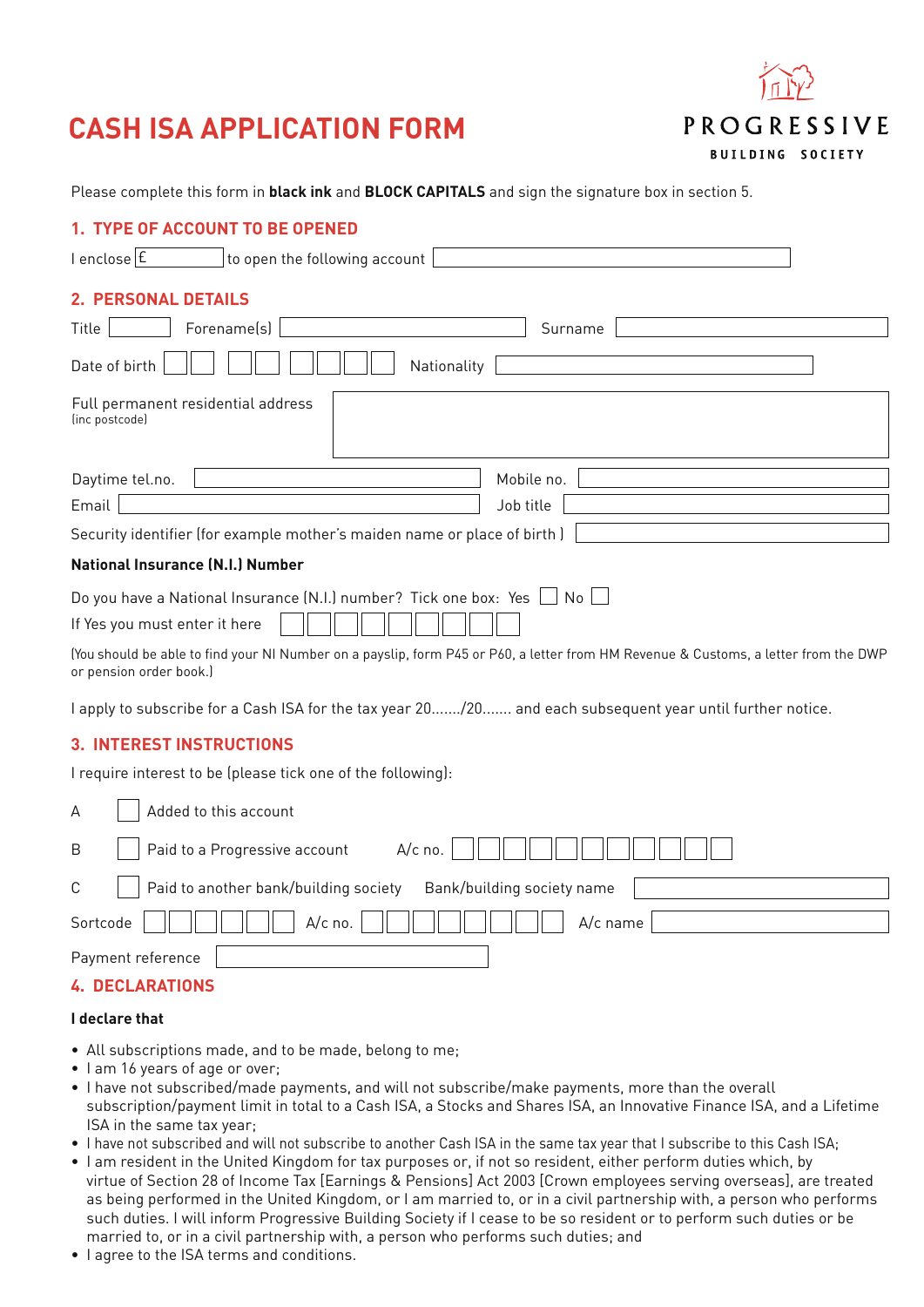## **I authorise Progressive Building Society**

- to hold my cash subscription, ISA investments, interest, dividends and any other rights or proceeds in respect of those investments and any other cash; and
- to make on my behalf any claims to relief from tax in respect of ISA investments.

#### **HM REVENUE & CUSTOMS ADVISE THAT FALSE STATEMENTS MAY RESULT IN PENALTIES OR PROSECUTION**

- I certify that I am the account holder, or am authorised to sign for the account holder, of the account to which this application form relates to;
- I declare that all statements made in this declaration are, to the best of my knowledge and belief, correct and complete;
- I the person whose signature appears on this application form, declare that the sum to be invested in this account will be held by me as the sole beneficial owner.

#### **Marketing**

The Society would like to send you information about products and services which it feels may be of interest to you by post, telephone, email and SMS. This may be through a third party acting on it's behalf. If you agree to be contacted in this way please tick the relevant boxes.

| Post $\Box$ Telephone $\Box$ Email $\Box$ SMS $\Box$ |  |  |  |  |
|------------------------------------------------------|--|--|--|--|
|------------------------------------------------------|--|--|--|--|

You can withdraw this consent at any time by contacting your branch.

#### **Use of your information**

You will be required to prove your identity as the account holder, Nominee or Controller when opening a new account. The Society will undertake a search with a credit reference agency or a data reference agency for this purpose. They will supply us with information, including information from the Electoral Register, for the purpose of verifying your identity. A record of the search will be retained. The search will not be seen or used by lenders to assess your ability to obtain credit. This information may also be used for the prevention of money laundering.

If the Society cannot check your identity from the information you provide then it will require you to provide two items of documentation as proof of your identity. Further information on the agency searches and a list of acceptable documents for identification purposes can be found in the leaflet 'Proving Your Identity' which may be accessed at **theprogressive.com**.

The Society will rely on the following legal basis for processing your personal data. The processing is necessary for:

- the performance of a contract with you or to take steps to enter into a contract;
- compliance with a legal obligation;
- the purpose of legitimate interests pursued by us or a third party.

#### **Account Declarations**

By signing this application form you are confirming that you:

- have received the Summary Box for the account, which includes the account terms and conditions and the terms and conditions of the Savings Service Agreement;
- have reviewed the Charitable Assignment as outlined in the Savings Service Agreement;
- have read the section 'Use of your information' and you agree to your information being used in this way;
- have reviewed and agree to the use and disclosure of information as outlined under the Data Protection legislation section of the Savings Service Agreement;
- have received the Financial Services Compensation Scheme information sheet;
- agree to the use of your personal information to enable the Society to provide you with payment services, such as electronic payments, to and from your account. You may withdraw your consent by closing your account.

This is the standard customer agreement upon which the Society intends to rely. For your own benefit and protection you should carefully read this information before signing this application form as these documents form the basis of the relationship between you and Progressive Building Society.

If you do not understand any points please ask for further information.

A copy of the Society's Summary Financial Statement may be accessed at **theprogressive.com**.

## **5. SIGNATURE**

| Signature: |  |
|------------|--|
| Date:      |  |